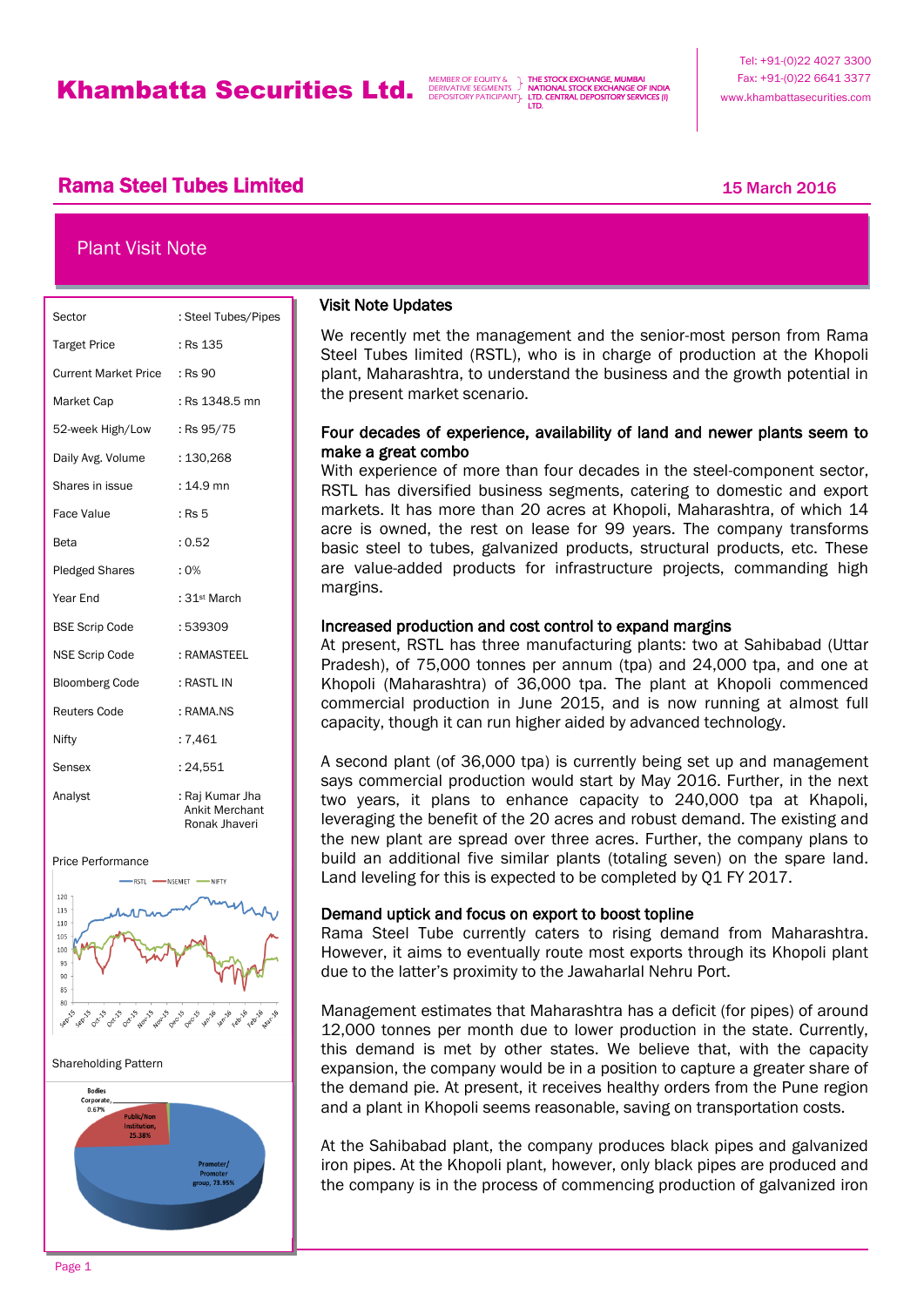THE STOCK EXCHANGE, MUMBAI NATIONAL STOCK EXCHANGE OF INDIA LTD. CENTRAL DEPOSITORY SERVICES (I) LTD.

## **Rama Steel Tubes Limited 15 March 2016** 15 March 2016

Capacity expansion to help company capture a greater share of the demand pie

pipes. Management says that, once GI pipe production starts, exports from Khopoli will begin, further raising revenue and margins.

#### Promising product pipeline and customized products to drive margins

Rama Steel Tubes is primarily into production of black pipes from flattened steel; it also produces galvanized iron pipes. Its black pipes come in various thicknesses and sizes, depending upon customer requirements. High Thickness Black Pipes are primarily used by the automobile industry, whereas Low Thickness Black Pipes are used in construction. Although the company receives healthy orders for High Thickness Black Pipes, better margins are to be found in Low Thickness Black Pipes. We believe that, as demand for more fuel-efficient cars and light-weight vehicles increases, the company's Low Thickness Black Pipes would see a pick-up in demand, resulting in better margins.

### Per unit figures unleash the potential

The company imports its raw materials or procures them from domestic suppliers. Recently, the gap between indigenous and imported raw materials has shrunk significantly; hence, the company prefers to use indigenous raw material. It generally imports its requirements from China, Ukraine and Korea. Its landed cost of raw steel is between Rs. 26,000 and Rs.27,000 a tonne (imported/domestic). Further, its conversion cost of Black Pipes is. Rs.4,000 to Rs.5,000 a tonne. Hence, the average cost per tonne is around Rs.32,000 (including plant maintenance). On the other hand, the average selling price of basic Black Pipes is Rs.36,000 to Rs.37,000, net of excise, which works out to more than a 12% margin per tonne. However, we believe that, as Rama Steel Tubes achieves economies of scale and with further value additions, the margins for Black Pipes per tonne could expand to ~15-17%.

Similarly, GI pipes, which are galvanized black pipes' conversion cost, is Rs.1,600 to 2,000 a tonne higher than for Black Pipes, resulting in an average cost per tonne of Rs.34,000. However as GI pipes have fewer producers, Rama Steel Tubes being one of them, they come at an average Rs. 52,000 a tonne, resulting in higher margins. Black Pipes - more than a 12% margin

### **Outlook**

We maintain our Strong Buy on RSTL with a target price of Rs 135, a ~49% upside.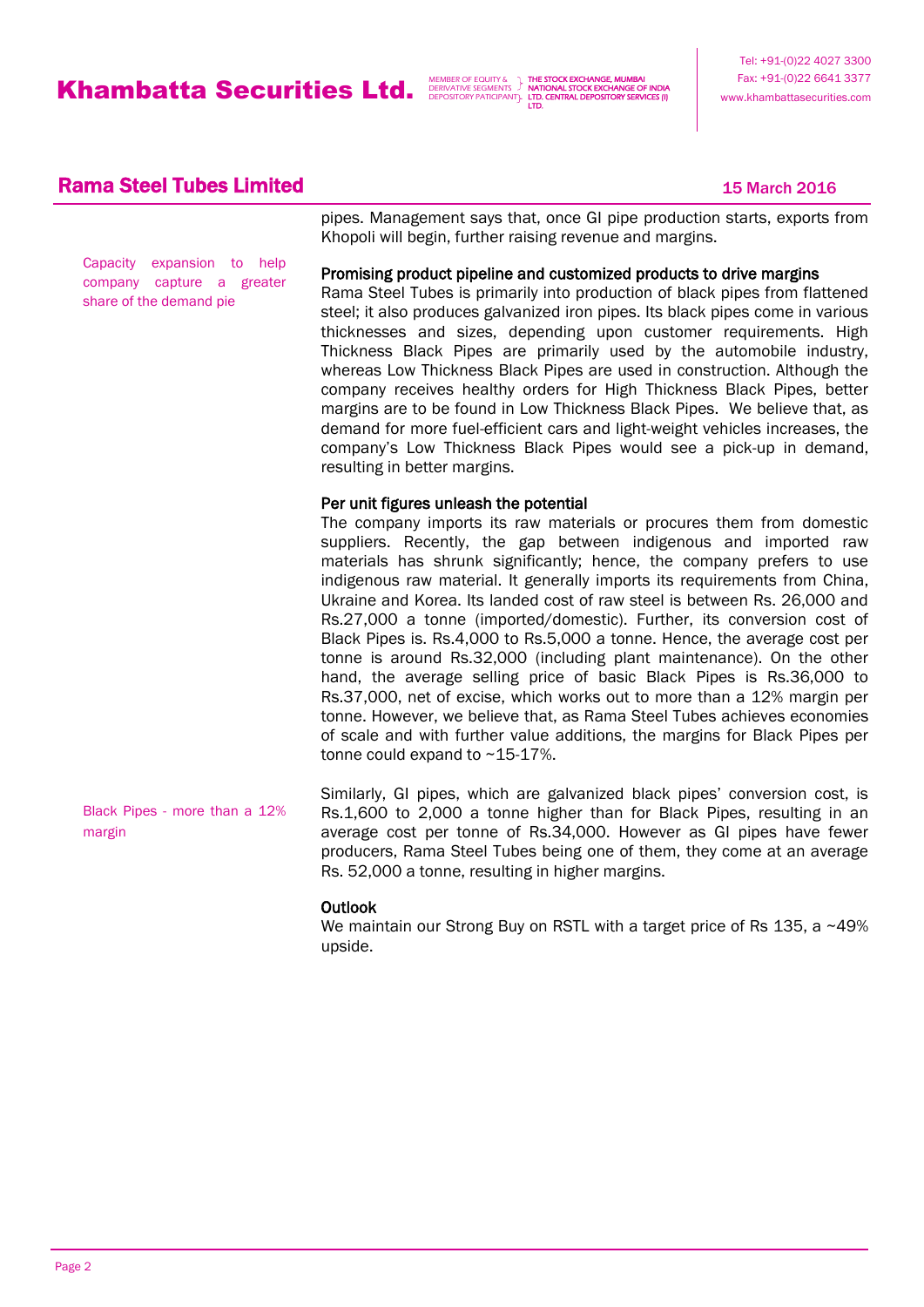THE STOCK EXCHANGE, MUMBAI NATIONAL STOCK EXCHANGE OF INDIA LTD. CENTRAL DEPOSITORY SERVICES (I) LTD.

# **Rama Steel Tubes Limited 15 March 2016** 15 March 2016

#### Guide to Khambatta's research approach

#### Valuation methodologies

We apply the following absolute/relative valuation methodologies to derive the 'fair value' of the stock as a part of our fundamental research:

DCF: The Discounted Cash Flow (DCF) method values an estimated stream of future free cash flows discounted to the present day, using a company's WACC or cost of equity. This method is used to estimate the attractiveness of an investment opportunity and as such provides a good measure of the company's value in absolute terms. There are several approaches to discounted cash flow analysis, including Free Cash Flow to Firm (FCFF), Free Cash Flow to Equity (FCFE) and the Dividend Discount Model (DDM). The selection of a particular approach depends on the particular company being researched and valued.

ERE: The Excess Return to Equity (ERE) method takes into consideration the absolute value of a company's return to equity in excess of its cost of equity discounted to the present day using the cost of equity. This methodology is more appropriate for valuing banking stocks than FCFF or FCFE methodologies.

Relative valuation: In relative valuation, various comparative multiples or ratios including Price/Earnings, Price/Sales, EV/Sales, EV/EBITDA, Price/Book Value are used to assess the relative worth of companies which operate in the same industry/industries and are thereby in the same peer group. Generally our approach involves the use of two multiples to estimate the relative valuation of a stock.

*Other methodologies such as DuPont Analysis, CFROI, NAV and Sum-of-the-Parts (SOTP) are applied where appropriate.*

#### Stock ratings

*Strong Buy recommendations* are expected to improve, based on consideration of the fundamental view and the currency impact (where applicable) by at least 15%.

*Market-perform recommendations* are expected to improve, based on consideration of the fundamental view and the currency impact (where applicable) between 5% and 15%.

*Underperform recommendations* are expected to improve up to 5% or deteriorate, based on consideration of the fundamental view and the currency impact (where applicable).

#### Analyst Certification

I/We, Research Analysts and authors, hereby certify that all of the views expressed in this research report accurately reflect our views about the subject securities. We also certify that no part of our compensation was, is, or will be directly or indirectly related to the specific recommendation(s) or view(s) in this report.

#### Terms & Conditions and Other Disclosures:

Khambatta Securities Limited (Khambatta Securities) is a full-service, integrated merchant banking and is, inter alia, engaged in the business of stock brokering and distribution of financial products.

Khambatta Securities is one of the merchant bankers. We and our associates might have investment banking and other business relationship with companies covered by our Investment Research Department. Khambatta Securities generally prohibits its analysts, persons reporting to analysts and their relatives from maintaining a financial interest in the securities or derivatives of any companies that the analysts cover.

The information and opinions in this report have been prepared by Khambatta Securities and are subject to change without any notice. The report and information contained herein is strictly confidential and meant solely for the selected recipient and may not be altered in any way, transmitted to, copied or distributed, in part or in whole, to any other person or to the media or reproduced in any form, without prior written consent of Khambatta Securities. While we would endeavor to update the information herein on a reasonable basis, Khambatta Securities is under no obligation to update or keep the information current. Also, there may be regulatory, compliance or other reasons that may prevent Khambatta Securities from doing so.

This report is based on information obtained from public domain and is believed to be reliable, but no independent verification has been made nor is its accuracy or completeness guaranteed. This report and information herein is solely for informational purpose and shall not be used or considered as an offer document or solicitation of offer to buy or sell or subscribe for securities or other financial instruments. Though disseminated to all the customers simultaneously, not all customers may receive this report at the same time. Khambatta Securities will not treat recipients as customers by virtue of their receiving this report. Nothing in this report constitutes investment, legal, accounting and tax advice or a representation that any investment or strategy is suitable or appropriate to your specific circumstances. The securities discussed and opinions expressed in this report may not be suitable for all investors, who must make their own investment decisions, based on their own investment objectives, financial positions and needs of specific recipient. This may not be taken in substitution for the exercise of independent judgment by any recipient. The recipient should independently evaluate the investment risks. The value and return on investment may vary because of changes in interest rates, foreign exchange rates or any other reason. Khambatta Securities accepts no liabilities whatsoever for any loss or damage of any kind arising out of the use of this report. Past performance is not necessarily a guide to future performance. Investors are advised to understand the risks associated before investing in the securities markets. Actual results may differ materially from those set forth in projections. Forward-looking statements are not predictions and may be subject to change without notice.

Khambatta Securities or its associates might have received any compensation from the companies mentioned in the report during the period preceding twelve months from the date of this report for services in respect of investment banking or merchant banking, brokerage services or other advisory services.